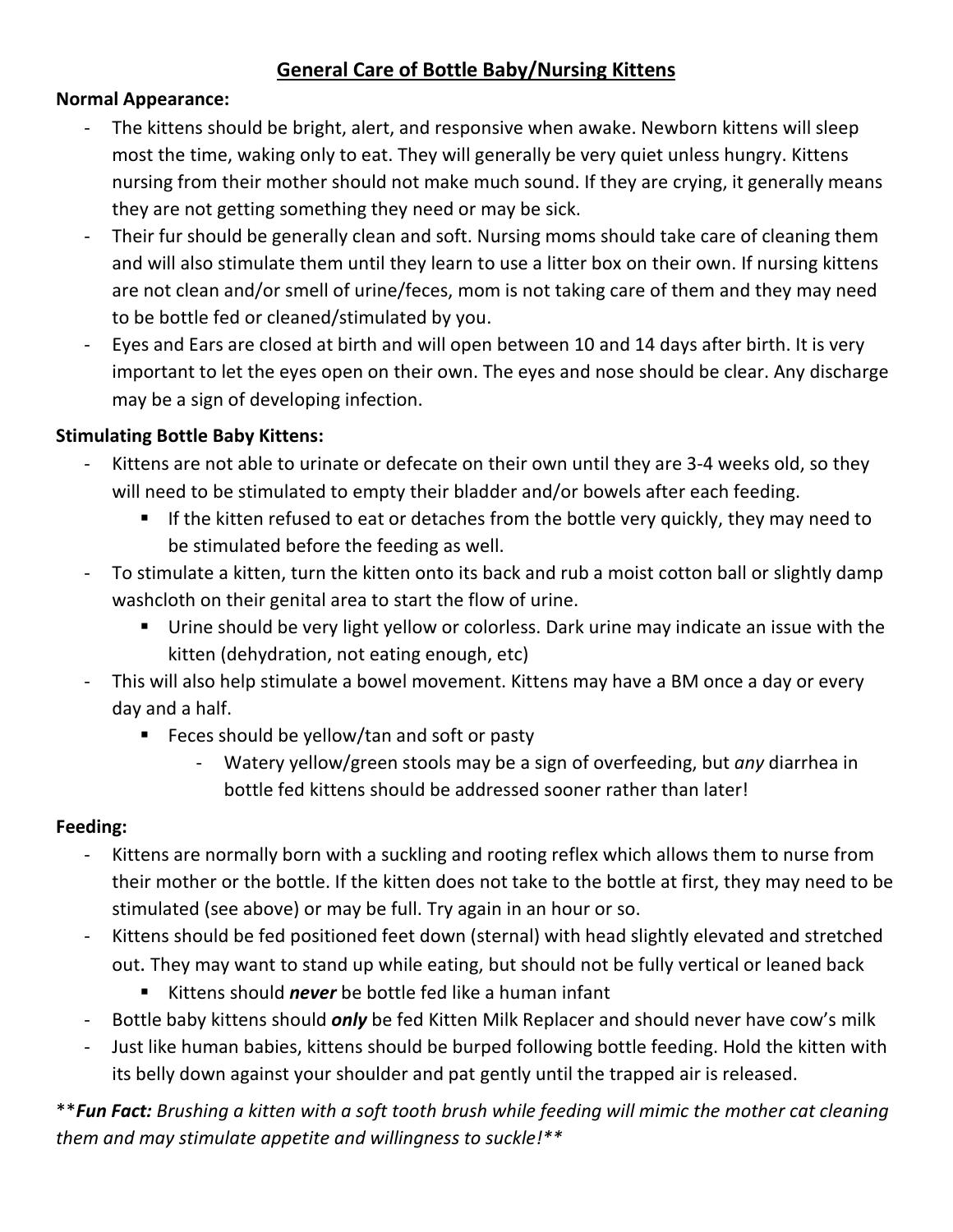### **Orphaned Kitten Bottle Feeding Chart – Based on Weight**

Newborn kittens are usually born at around 2.5-4 oz each. Their growth curves may vary significantly depending on each kitten and their eating patterns, but they should gain about ¼ - ½ oz every day, or ½ - 1 oz every other day. In general, healthy kittens should weigh approximately ¼ pound (or 4 oz) per week of age up to about 3-4 months.

If they are maintaining weight for a couple of days, there is usually nothing to worry about as long as they gain in the long run. **Any** weight loss in a kitten, especially nursing/bottle fed kittens, should be addressed as soon as possible.

*\*\*The chart below is meant as a general guide and will not necessarily be consistent with every animal. Some kittens may eat more as they become more comfortable with the bottle and the number of feedings may be reduced. Additionally, not all kittens will follow this growth chart based on age/weight. The most important thing is consistent weight gain.\*\** 

| Approximate<br>Age | Weight (oz)    | <b>Minimum Daily</b><br><b>Volume of KMR (mL)</b> | <b>Amount per</b><br>Feeding (mL) | Feedings/Day |
|--------------------|----------------|---------------------------------------------------|-----------------------------------|--------------|
| Newborn            | $\overline{2}$ | 15                                                | 2.5                               | $7 - 8$      |
|                    | 3              | 22.5                                              | 3.5                               | $7 - 8$      |
| 1 week             | $\overline{4}$ | 30                                                | 4.5                               | $7 - 8$      |
|                    | 5              | 37.5                                              | 5.5                               | $7 - 8$      |
|                    | 6              | 45                                                | 6.5                               | $7 - 8$      |
|                    | $\overline{7}$ | 52.5                                              | 8                                 | $7 - 8$      |
| 2 weeks            | 8              | 60                                                | 12                                | $5-6$        |
|                    | 9              | 67.5                                              | 13.5                              | $5-6$        |
|                    | 10             | 75                                                | 15                                | $5-6$        |
|                    | 11             | 82.5                                              | 16.5                              | $5-6$        |
| 3 weeks            | 12             | 90                                                | 18                                | $5-6$        |
|                    | 13             | 97.5                                              | 19.5                              | $5-6$        |
|                    | 14             | 105                                               | 21                                | $5-6$        |
|                    | 15             | 112.5                                             | 22.5                              | $5-6$        |
| 4 weeks*           | 16             | 120                                               | 24                                | $4 - 5$      |
|                    | 17             | 127.5                                             | 25.5                              | $4 - 5$      |
|                    | 18             | 135                                               | 27                                | $4 - 5$      |
|                    | 19             | 142.5                                             | 28.5                              | $4 - 5$      |
| 5 weeks*           | 20             | 150                                               | 30                                | $4 - 5$      |

\* Around 3-5 weeks of age, kittens may begin eating canned food (or a combination of canned food/KMR) and may reduce the amount of food they take from the bottle.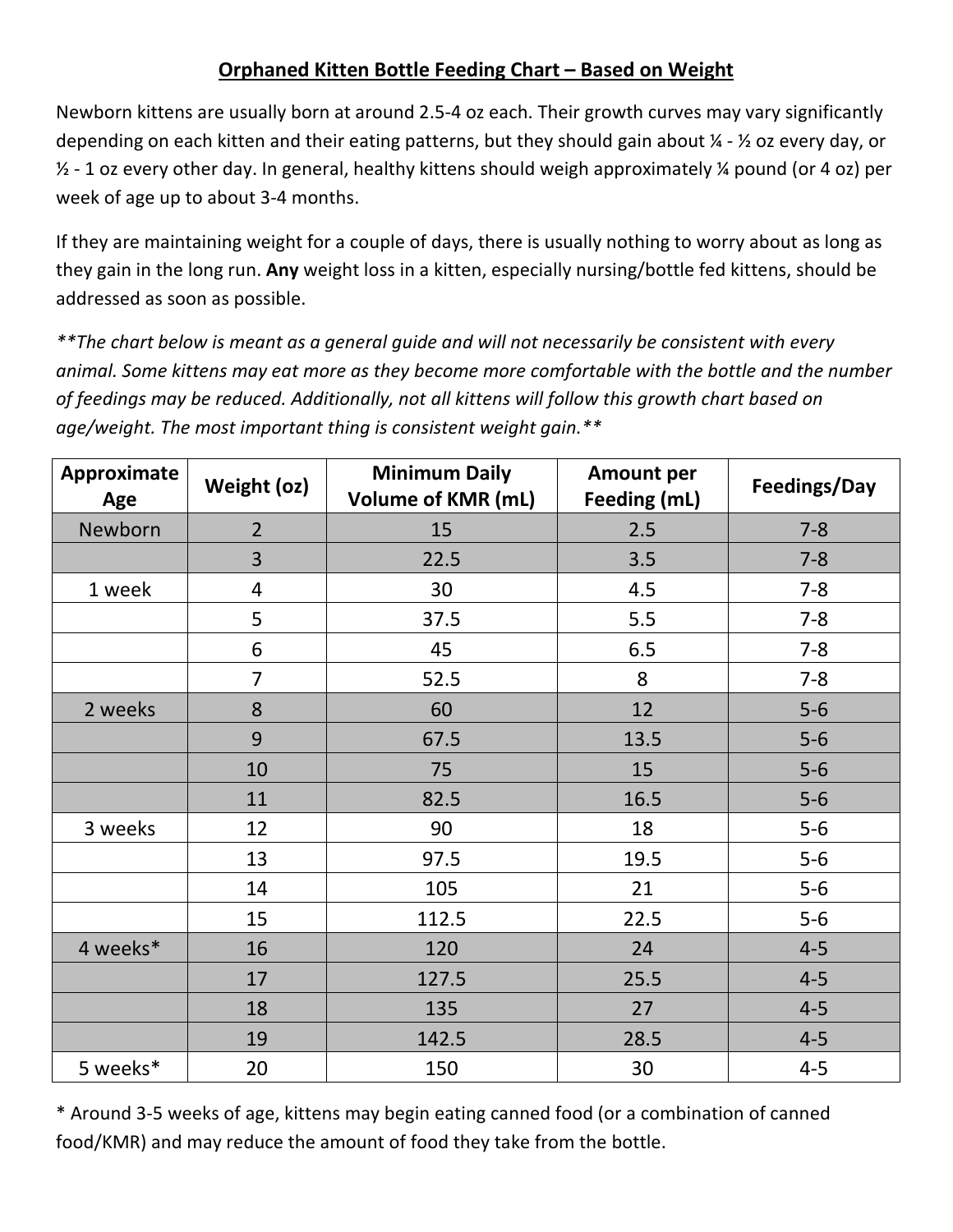#### **Addressing Eating Issues in Bottle Fed Kittens**

Not all bottle fed kittens are alike, and many will have their own preferences and needs regarding eating (temperature, nipple type, delivery method, etc). There are many things that may cause an eating issue with a bottle fed kitten, but there is most often a relatively simple solution to their issues.

If the kitten is not interested in eating but otherwise appears normal (alert, clean, responsive to touch, etc), see if any of the following issues apply, correct them, and try again:

| <b>Improper Feeding Position</b> | Kittens should be positioned feet down (sternal) with head<br>slightly elevated and stretched out. NEVER feed a kitten on<br>its back                                                                                                                                                                                                                                                                                                     |  |
|----------------------------------|-------------------------------------------------------------------------------------------------------------------------------------------------------------------------------------------------------------------------------------------------------------------------------------------------------------------------------------------------------------------------------------------------------------------------------------------|--|
| <b>Milk Temperature</b>          | KMR should be 97-100 $^{\circ}$ F. It should feel slightly warm when<br>dripped onto the back of your wrist. If the milk is too cold, it<br>may lower the kitten's body temperature and cause other<br>issues; too hot and it may burn the kitten.                                                                                                                                                                                        |  |
| <b>Kitten too Cold</b>           | Normal bottle fed kitten temperatures should range from<br>97-100 $\degree$ F. If the kitten is too cold, their digestion will be<br>compromised and they may not be interested in eating. If<br>the kitten's extremities feel cold or the rectal temperature<br>is below the above range. Wrap the kitten in a warm towel<br>or place near a warming disc to warm them at no more<br>than 2 degrees per hour, and attempt feeding again. |  |
| <b>Milk Flow too Fast</b>        | If the flow from the nipple is too fast the kitten may have a<br>hard time swallowing the milk and may aspirate into the<br>lungs. Make sure that the flow from the nipple is at a drip<br>of 1-2 drops/second and not a consistent stream.                                                                                                                                                                                               |  |
| <b>Nipple Type</b>               | There are various nipple lengths and styles and some<br>kittens may prefer a different nipple type than others. If<br>they are not responding to the nipple or appear to be<br>choking on the nipple, try a different kind or feed out of a<br>syringe until a different nipple type can be obtained.                                                                                                                                     |  |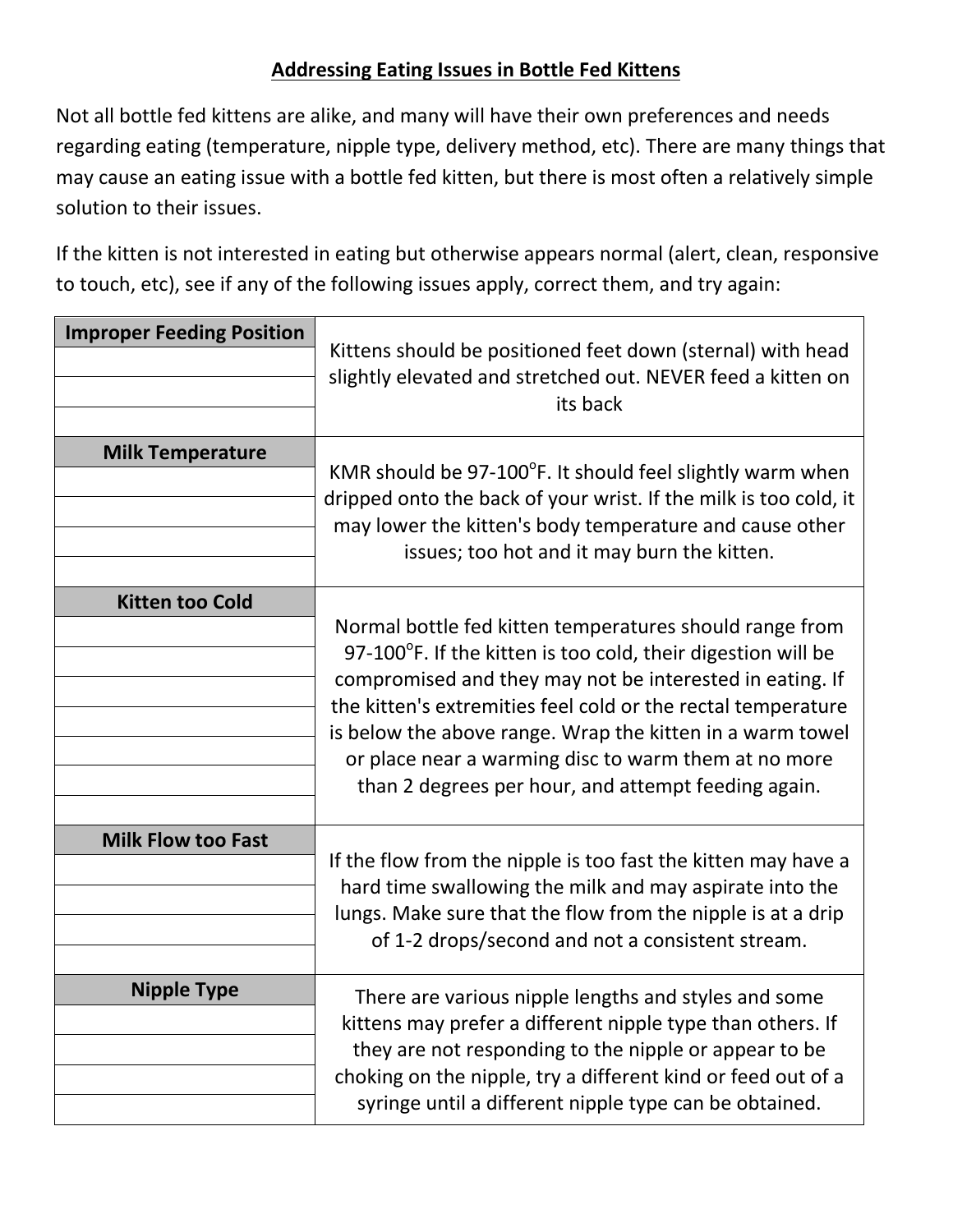Kittens who are not gaining, or are losing weight need to be syringe fed until they are more consistent with eating and/or gaining weight. Some kittens may also take some time to develop a suckling reflex and will need to be syringe fed until they are able to eat from the bottle.

This will also help you keep track of exactly how much food the kitten is eating. While syringe feeding, it is advised to offer the food more often during the day as they are likely to take less at each feeding. Always try to reach the minimum amount of KMR as recommended for the kitten's current weight.

*\*\*Please be advised that you should not actually FORCE the milk into the kitten. This procedure is meant to help the kitten get some nutrition and eventually drink from the bottle on its own.\*\** 

# To Syringe Feed:

- Wrap the kitten in a towel to keep their temperature up and place them in the proper feeding position (face down – sternal – with their head slightly elevated)
- Rub a little bit of sugar water or diluted Karo syrup onto the kitten's gums to help elevate their blood sugar and hopefully entice their appetite.
	- Be careful not to use too much and saturate the fur around the face making the kitten very sticky.
- Draw up some KMR into a curved-tip syringe and insert the tip of the syringe into the kitten's mouth.
	- You can also use a 3cc syringe to accurately track how much the kitten has eaten
- Very slowly push down on the plunger to place 1-3 drops of KMR on the kitten's tongue
	- If the kitten is not moving his mouth and/or swallowing, wait a minute and then try again
	- If you see KMR bubble through the nose, that is a sign that the kitten is not swallowing and instead may be aspirating the milk! Turn the kitten upside down and pat them lightly on the back for a few seconds to help get any aspirated milk out, then put them upright again.
- If the kitten continues to refuse to eat, let them skip the feeding and try again in an hour or so.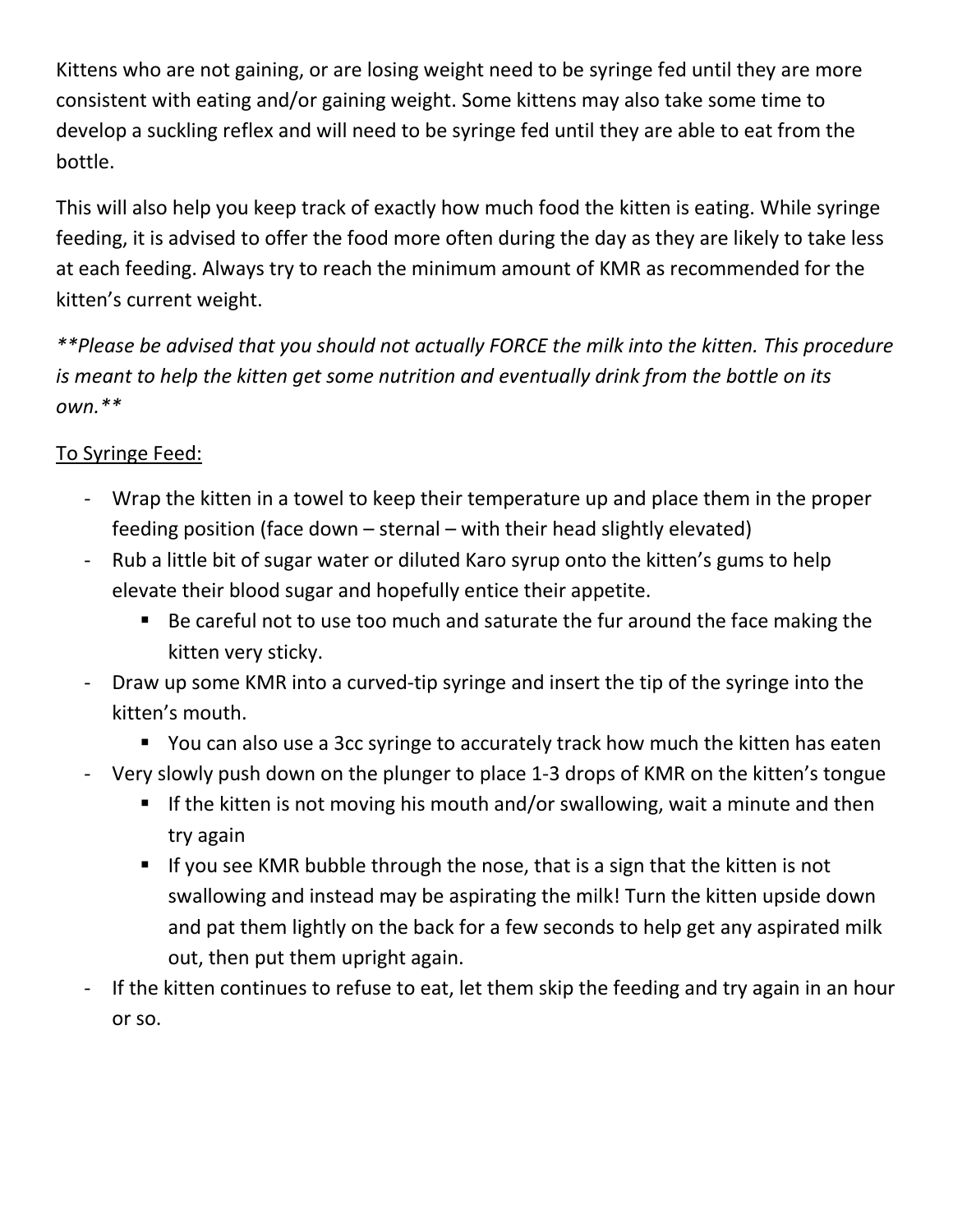## **Diarrhea in Bottle Fed Kittens**

While diarrhea is very common in kittens and may not seem that serious at times, it can very easily turn deadly in a bottle fed kitten and should be addressed as soon as possible. Because these kittens are so small, they can get dehydrated and go downhill in a matter of hours. Below are some possible causes and suggestions, however, contact your veterinarian if you have any major concerns!

#### **Possible Causes:**

- 1) Too much food
	- a. It could be that the kitten is eating too much at each sitting and it is overwhelming their tiny little digestive system. Try to feed smaller amounts of food more frequently. This may help by allowing the digestive system to reset and hopefully be able to better digest the food.
	- b. Stools will likely be yellow or green in color and watery
- 2) Too much sugar
	- a. If you have given Karo syrup or sugar water to help stimulate the appetite, the digestive system could get overwhelmed and may also cause diarrhea.
- 3) Diet Change
	- a. Sometimes the kitten formula may disagree with the kittens little digestive system because they have been used to their mom's milk or they just need to be eased into it.
	- b. Try mixing ½ of the recommended amount of KMR powder for the first day of feedings, and then gradually increase that to the fully amount over the next few feedings.
		- i. Having it diluted may allow the digestive system to get more accustomed to the new diet more easily and prevent any further issues.
	- c. Try mixing the formula with unflavored pedialyte instead of water to help improve electrolyte balance and aid in rehydration.
		- i. Adding probiotics may also be helpful